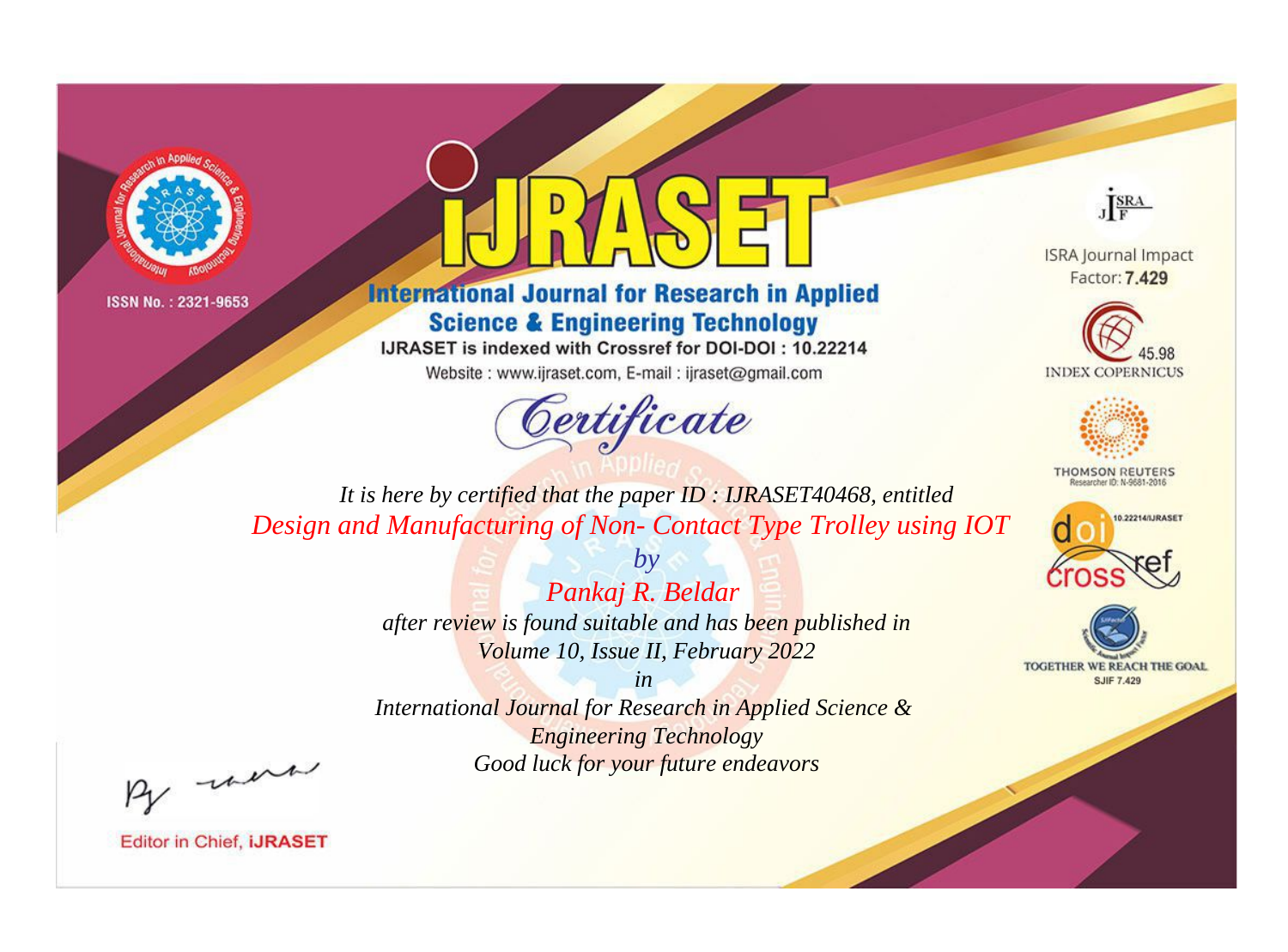



**International Journal for Research in Applied Science & Engineering Technology** 

IJRASET is indexed with Crossref for DOI-DOI: 10.22214

Website: www.ijraset.com, E-mail: ijraset@gmail.com



JERA

**ISRA Journal Impact** Factor: 7.429





**THOMSON REUTERS** 



TOGETHER WE REACH THE GOAL **SJIF 7.429** 

It is here by certified that the paper ID: IJRASET40468, entitled Design and Manufacturing of Non- Contact Type Trolley using IOT

> Mugdha Bhadak after review is found suitable and has been published in Volume 10, Issue II, February 2022

 $b\nu$ 

 $in$ International Journal for Research in Applied Science & **Engineering Technology** Good luck for your future endeavors

By morn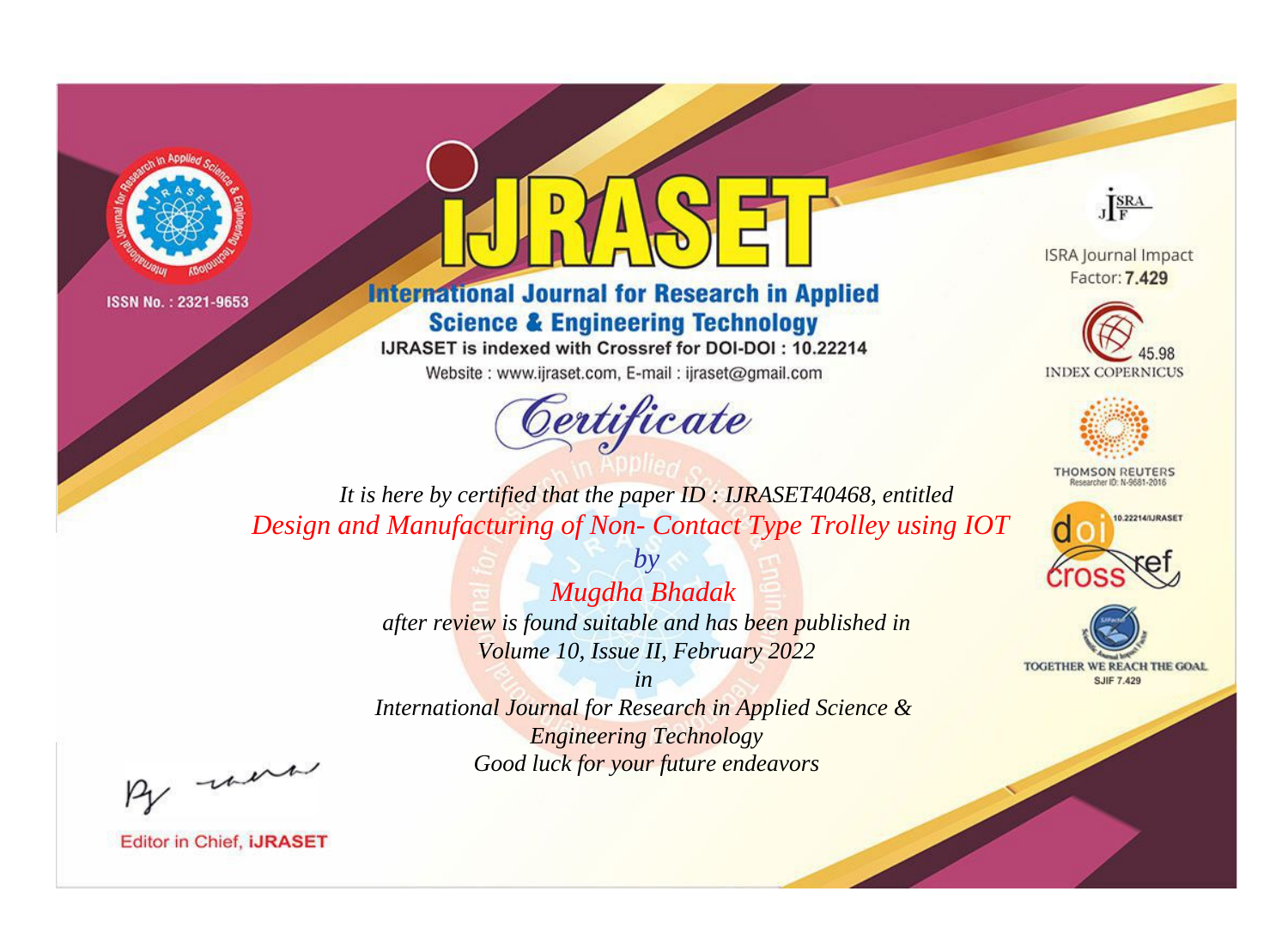



**International Journal for Research in Applied Science & Engineering Technology** 

IJRASET is indexed with Crossref for DOI-DOI: 10.22214

Website: www.ijraset.com, E-mail: ijraset@gmail.com



JERA

**ISRA Journal Impact** Factor: 7.429





**THOMSON REUTERS** 



TOGETHER WE REACH THE GOAL **SJIF 7.429** 

*It is here by certified that the paper ID : IJRASET40468, entitled Design and Manufacturing of Non- Contact Type Trolley using IOT*

> *Neha Dixit after review is found suitable and has been published in Volume 10, Issue II, February 2022*

*by*

*in* 

*International Journal for Research in Applied Science & Engineering Technology Good luck for your future endeavors*

By morn